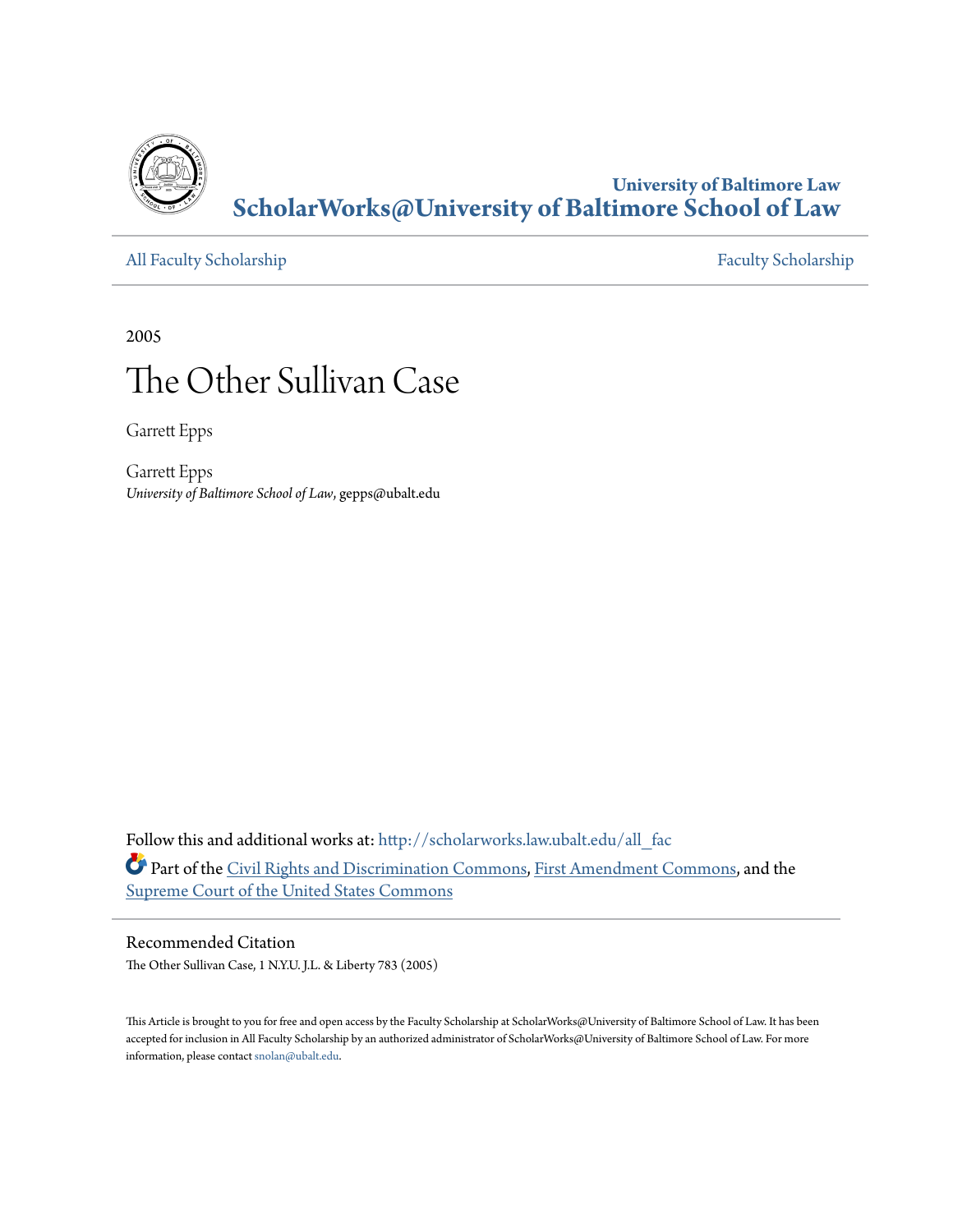

### **NYU JOURNAL OF**  LAw & **LIBERTY**

## **THE OTHER** *SULLIVAN* **CASE**

#### **Garrett Epps\***

The American philosopher Alexander Meikeljohn famously reacted to the news of the Supreme Court's decision in *Sullivan* by saying, "It is an occasion for dancing in the streets."<sup>1</sup> There is something disturbing and perhaps even vaguely repellent in the image of a giddy throng of philosophers, media lawyers and law professors getting jiggy with it on the boulevards of America over the enunciation of the "actual malice" doctrine. As both a professor and a former newspaper editor I would join that ungainly celebration. *Sullivan* has been a good thing on balance for free press, free speech and free government. But as a human being, I can't help but wonder whether Ralph David Abernathy ever felt like joining the dance.

Abernathy was one of four local defendants sued by L.B. Sullivan over the advertisement: the others were 5.5. Seay Sr. of Montgomery, Fred L. Shuttlesworth of Birmingham and J.E. Lowery of Mobile.2 Each of these men was an important figure in the civil rights movement. Abernathy, for example, was Dr. Martin Luther King Jr.'s right hand man in the operation of the Southern Christian Leadership Council-so much so that when King left Montgomery in 1960, he immediately began beseeching Abernathy to come to Atlanta with him. Abernathy had a complex relationship with King. He understandably felt overshadowed and ignored in the adulation given to King, but he stuck with SCLC throughout the King years. When King was assassinated in 1968, Abernathy was given the impossible task of taking up King's cross and carrying it into the chaos of the late '60s and the Nixon era. The other three were also men with substantial careers in the Southern Civil Rights Movement; they were im-

<sup>•</sup> Orlando John and Marian H. Hollis Professor of Law, University of Oregon. This essay is adapted from a speech, delivered at *"New York Times Co. v. Sullivan* Forty Years After: Its Impact on Freedom of the Press in the United States and Abroad," delivered at a conference jointly sponsored by the University of Oregon School of Law and the University of Oregon School of Journalism and Communication, October 8, 2004, in Eugene, Oregon. I thank Deans Timothy Gleason and Laird Kirkpatrick and conference organizer Kyou Ho Youm for their invitation. Patricia Bradwell, Alissa Gibson, and Jessica Freeman contributed research to this essay. One other colleague encouraged me in the project and read the text before it was delivered. She knows who she is.

<sup>1</sup> ANTHONY LEWIS, MAKE No LAW 154 (1991).

<sup>2</sup>*Id.* at 11-12.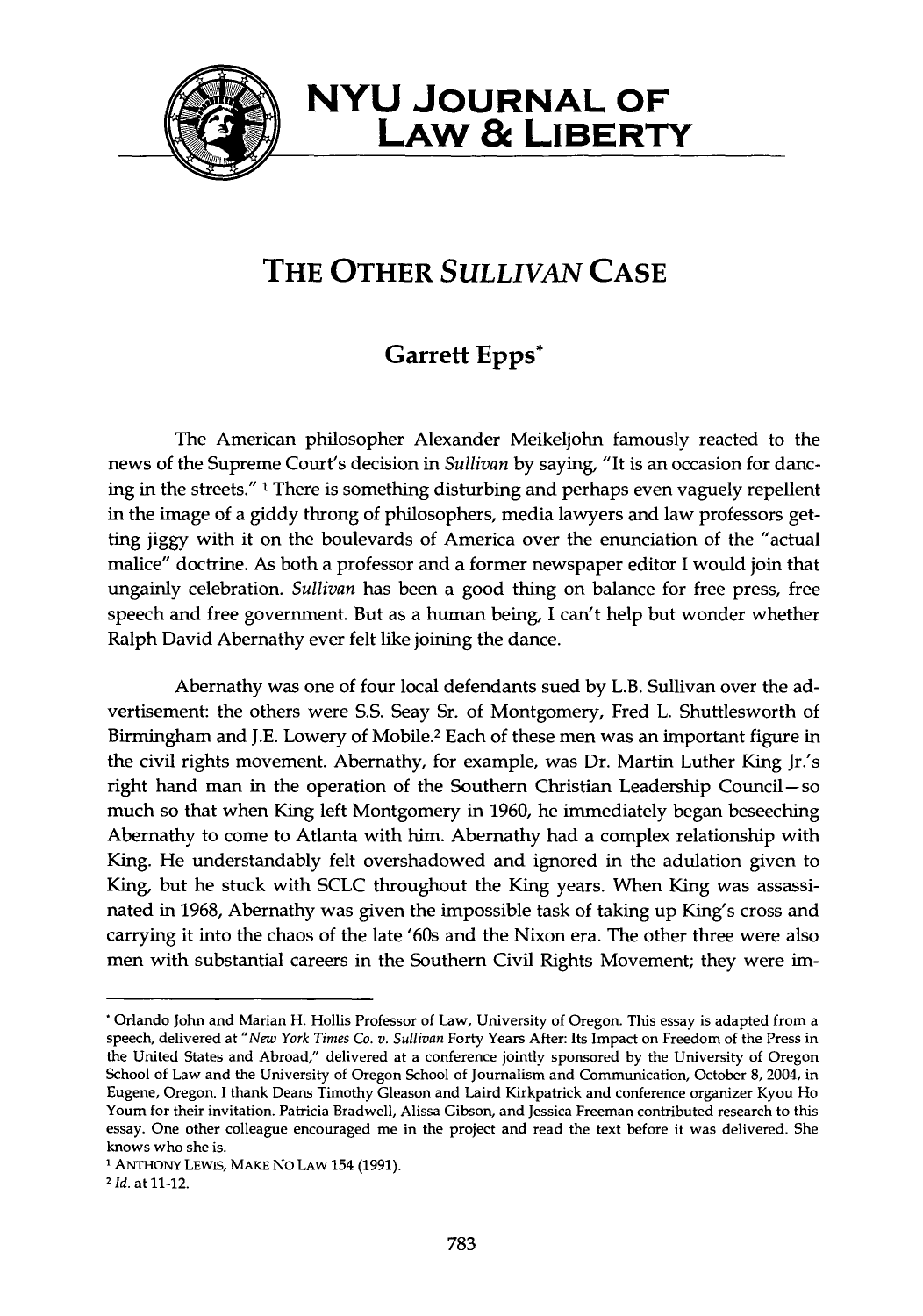portant before the *Sullivan* case and continued to be important after it. During the early '60s, I, as a young white teenager in Virginia, had heard three of the names-Abernathy, Shuttlesworth and Lowery-repeatedly spoken in tones of derision and anger by white neighbors who were struggling to preserve segregation. These four ministers were the men who *made* the history that Claude Sitton of *The New York Times*  recorded. And yet there is *not one word about any of them* in the *Sullivan* opinion. Indeed, Abernathy's name appears in the caption only.3 Seay, Shuttlesworth and Lowery do not receive even the dignity of a mention in the caption; they are in Brennan's opinion known only as "individual petitioners." Beyond that, their case raised distinct civil liberties and civil rights issues as profound as did the case against the *Times.* And there is virtually no discussion of those issues in the opinion or in the literature that has grown up to celebrate and explain it. Indeed, as I search the scholarly legal literature on *Sullivan,* more has been written abut L.B. Sullivan, the plaintiff police commissioner of Montgomery, and the other white plaintiffs than about the effect of this defamation lawsuit on the individual defendants.<sup>4</sup>

How did they get involved in the case? Bayard Rustin, that fascinating, chilly and peculiarly Northern Movement leader, added their names to *Heed Their Rising Voices* without their permission—and without even notifying them.<sup>5</sup> They had never seen or heard of the advertisement until they received a letter from L. B. Sullivan demanding that they take out another full-page ad to disavow it. About ten days later they were sued.<sup>6</sup>

They denied that they had published the article and there was no real evidence at trial that they had. But the judge simply refused to rule on their motions to dismiss.

In the official record - and in Anthony Lewis's wonderful book, *Make No Law* - it is stated that the only reason they were sued was to destroy diversity jurisdiction, so that Sullivan and the other libel plaintiffs could make sure their cases were heard in Alabama state court. In *Parks v. Abernathy,* a companion case, Judge Frank Johnson dismissed them as "fraudulently joined," on the grounds that no theory under Alabama law could make them liable for the advertisement. The Fifth Circuit, however, ordered them restored.7

But was the joinder really fraudulent? Or is this an example of seeing things anachronistically and in a press-centered way, assuming that the *Times* and the na-

<sup>3</sup> New York Times Co. v. Sullivan, 376 US. 254 (1964).

<sup>&</sup>lt;sup>4</sup> See, e.g., Kermit Hall, "Lies, Lies, Lies": The origins of New York Times Co. v. Sullivan, 9 Comm. L. & Pol'y 391 (2004).

<sup>5</sup> Lewis, *supra* note 1, at 31, Hall, *supra* note 4, at 37.

<sup>6</sup> Petition's Reply to Respondent's Brief in Opposition at 8, New York Times Co. v. Sullivan, 376 U.s. 254 (1964) (No. 40).

<sup>7</sup> Parks v. New York Times Co., 195 F. Supp. 919, 925 (M.D. Ala 1961), *rev'd* 308 F.2d 474 (5th CiT. 1962).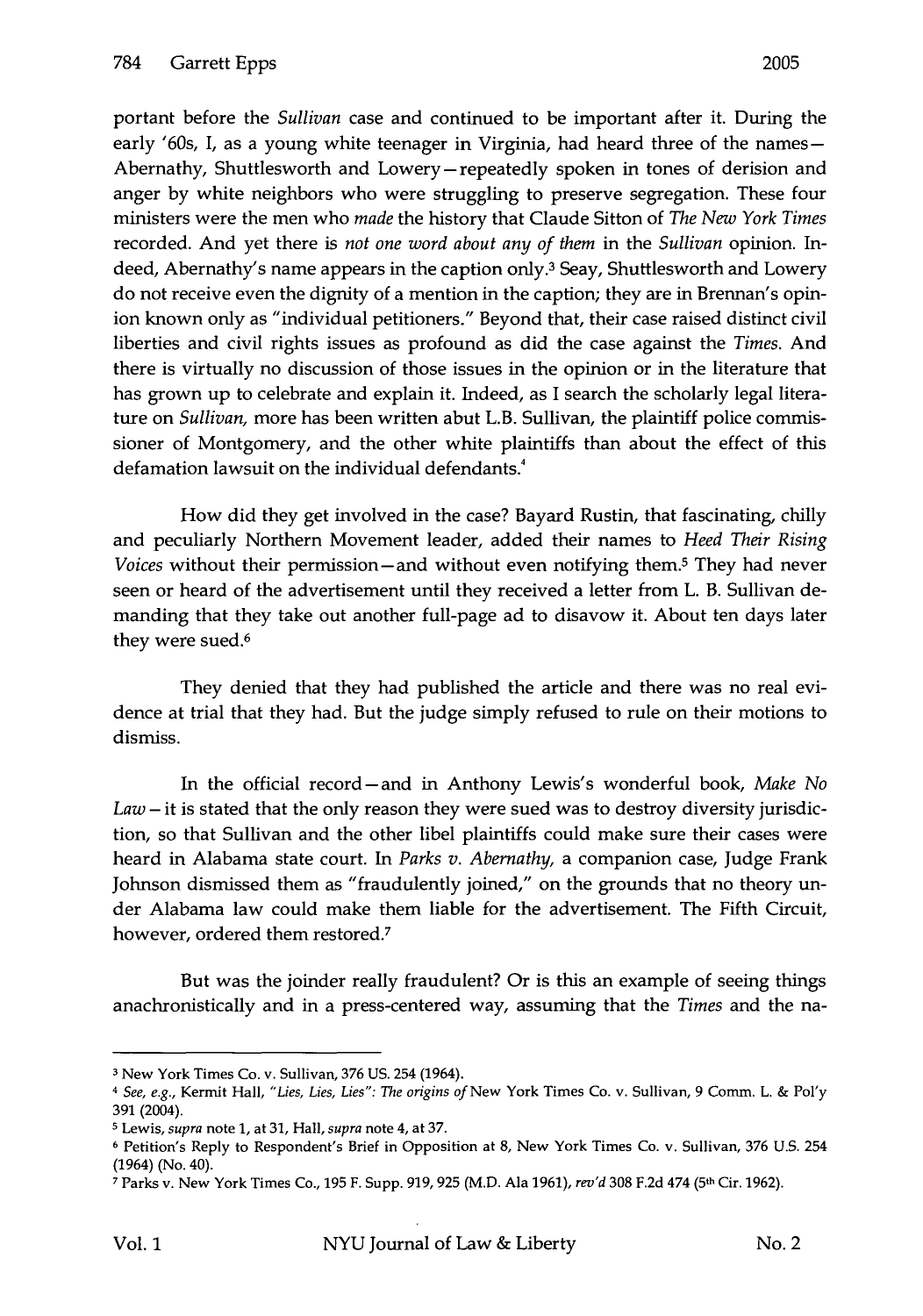tional media were the only game worth bagging by the plaintiffs? Does the "fraudulent joinder" issue not reduce them to mere objects, tools to be used in getting the "real" defendants? Isn't it a reflection of the "Mississippi Burning" theory of the Movement, which retells the story as one of passive black Southerners being rescued by heroic white moderates, FBI agents and journalists?8

Certainly the state of Alabama was doing everything it could to shut down the NAACP (outlawed at the time) and the SCLC and to cripple and destroy its leaders.

Though removal might have been a consideration, the prospect of terrorizing and bankrupting these Southern black leaders might have been a separate and important aim. The four were pursued with vindictiveness. First, the trial judge refused to rule on their motion for a new trial, and then claimed they had waived it. He permitted levy against their property. Abernathy's, Lowery's and Shuttlesworth's cars were seized and sold at auction. Real estate belonging to Abernathy and Seay was attached. This was not symbolic-it was real. "At stake." Taylor Branch notes, "were family treasures of relatively prosperous men." This was official lawlessness, government terror, state-sponsored theft,; and the national press, intimidated by the libel suits brought against it, giving virtually no coverage. As Taylor Branch wrote, "the stories played no better than blurbs."9

As state intimidation against individuals with little institutional protection, these tactics partially worked. Abernathy took the Georgia pulpit that King had urged on him, and Fred Shuttlesworth left the South altogether, accepting a call from a church in Cincinnati.10

These individual litigants were dragged into a quarrel by their own "ally" without permission, joined to a potentially ruinous lawsuit by their mortal enemy who demanded a "retraction" they could not give and he would not have accepted, and found liable by a racist court system without any opportunity to offer a meaningful defense. Their arguments - the shadow arguments that the Supreme Court never even acknowledged-were as important to the freedom of our nation as the *Times's* free press argument. Those arguments did not, however, relate to the concerns of wealthy corporations but to those of poor Southern blacks. "Freedom of the press," A.J. Liebling wrote, "is guaranteed only to those who own one."11 The freedom that the "individual petitioners" sought was more basic to the lives of those who did not visit or report on the South, but who lived under the white Southern boot day after day.

Here are the questions presented from the four ministers' petition for certiorari:

*<sup>8</sup> Don't see* Mississippi Burning (Orion Pictures 1988).

<sup>9</sup> TAYLOR BRANCH, PARTING THE WATERS: AMERICA DURING THE KING YEARS 1954-63 386 ( 1988).

*<sup>10</sup> Id.* at 580.

<sup>11</sup> A.J. Liebling, "Do You Belong in Journalism?", *The New Yorker,* May 14, 1960 at 109].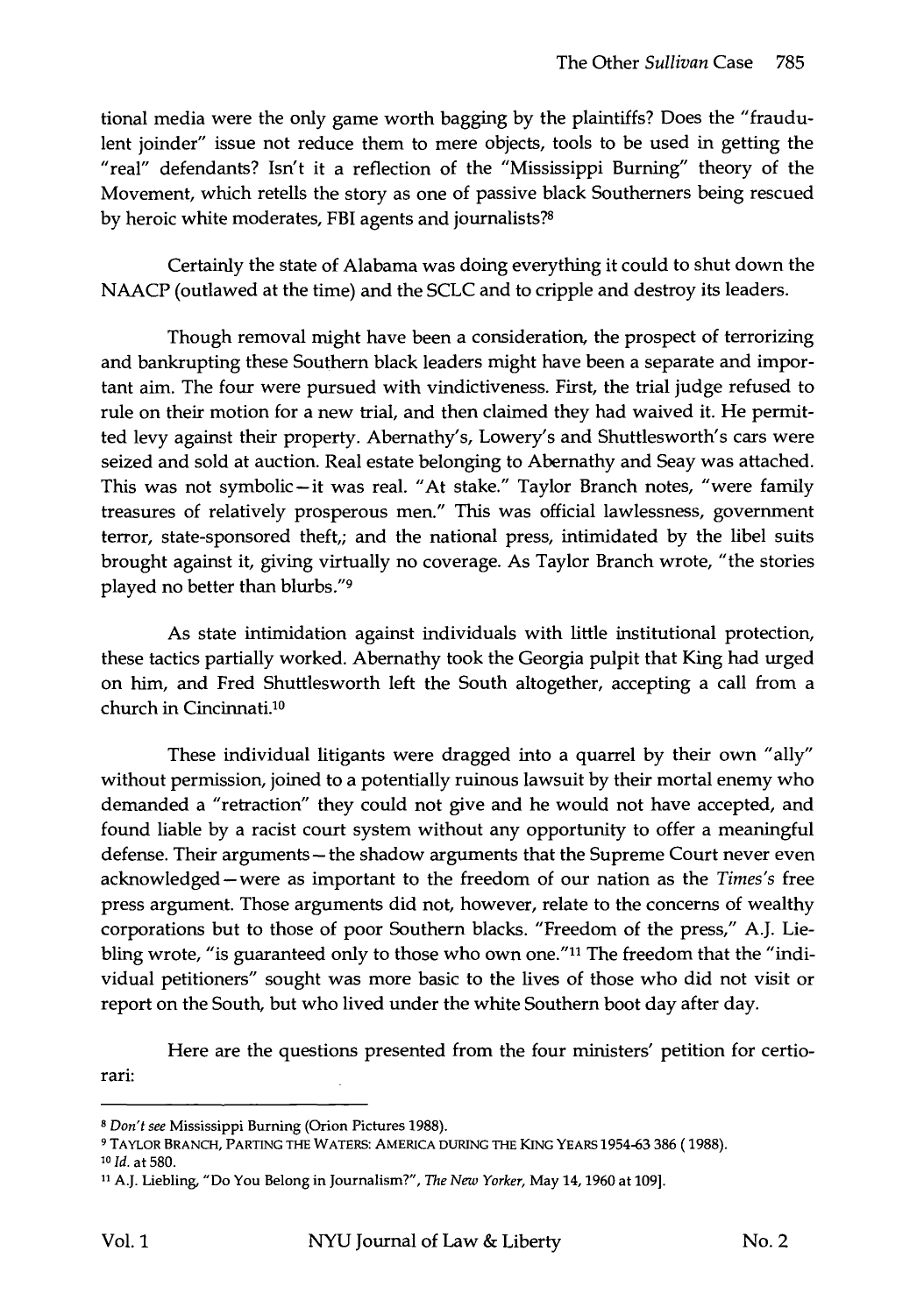"Were the rights of the four Negro petitioners herein to equal protection and due process of law, as guaranteed by the Fourteenth Amendment, in that the suit brought against them for alleged libel by respondent Sullivan, a white public official of Montgomery, was tried in a Courtroom wherein racial segregation of whites and Negroes was enforced and which was permeated with an atmosphere of racial bias, passion and hostile community pressures?

"Were the rights of the petitioners to due process of law and to a fair and impartial trial under the Fourteenth Amendment violated and abridged by a trial before an all white jury resulting from the intentional and systematic exclusion of Negro citizens, and before a trial judge ... who on February 1, 1961, while motions for new trial in the instant case were pending undecided before him, stated from the Bench during the trial of a related libel suit before him that the Fourteenth Amendment of the United States constitution is inapplicable in proceedings in Alabama State court, which he stated are governed by 'white man's justice'?"12

The ministers also asked in their briefs whether it was prejudicial for the attorney for the plaintiffs, in speaking to the all-white jury, to refer to the four ministers as "nigras" over their protests; and whether it was prejudicial to allow a plaintiff's closing that included these words to the all white jury: "In other words, all of these things that happened did not happen in Russia where the police run everything, they did not happen *in the Congo where they still eat them,* they happened in Montgomery, Alabama, a law-abiding community."13

These questions went to the very heart of Southern apartheid, the totalitarian racial caste system whose workings I remember vividly-a system that depended upon the systematic exclusion, stigmatization, and dehumanization of black Southerners by the action of law. The ministers did not seek the freedom to discuss segregation; they sought to destroy it.

Here is the United States Supreme Court's *entire* discussion of these issues: "Since we sustain the contentions of all the petitioners under the First Amendment's guarantees of freedom of speech and of the press as applied to the States by the Fourteenth Amendment, we do not decide the questions presented by the other claims of violation of the Fourteenth Amendment. The individual petitioners contend that the judgment against them offends the Due Process Clause because there was no evidence to show that they had published or authorized the publication of the alleged libel, and that the Due Process and Equal Protection Clauses were violated by racial segregation and racial bias in the courtroom." 14

<sup>&</sup>lt;sup>12</sup> Petition for Certiorari at 2-3, New York Times Co. v. Sullivan, 376 U.S. 254 (1964) (No. 39).

<sup>&</sup>lt;sup>13</sup> Petitioners' Brief at 54, New York Times Co. v. Sullivan, 376 U.S. 254 (1964) (No. 40) (emphasis added).

<sup>14</sup>*Sullivan,* 376 U.S. at 264 n. 4.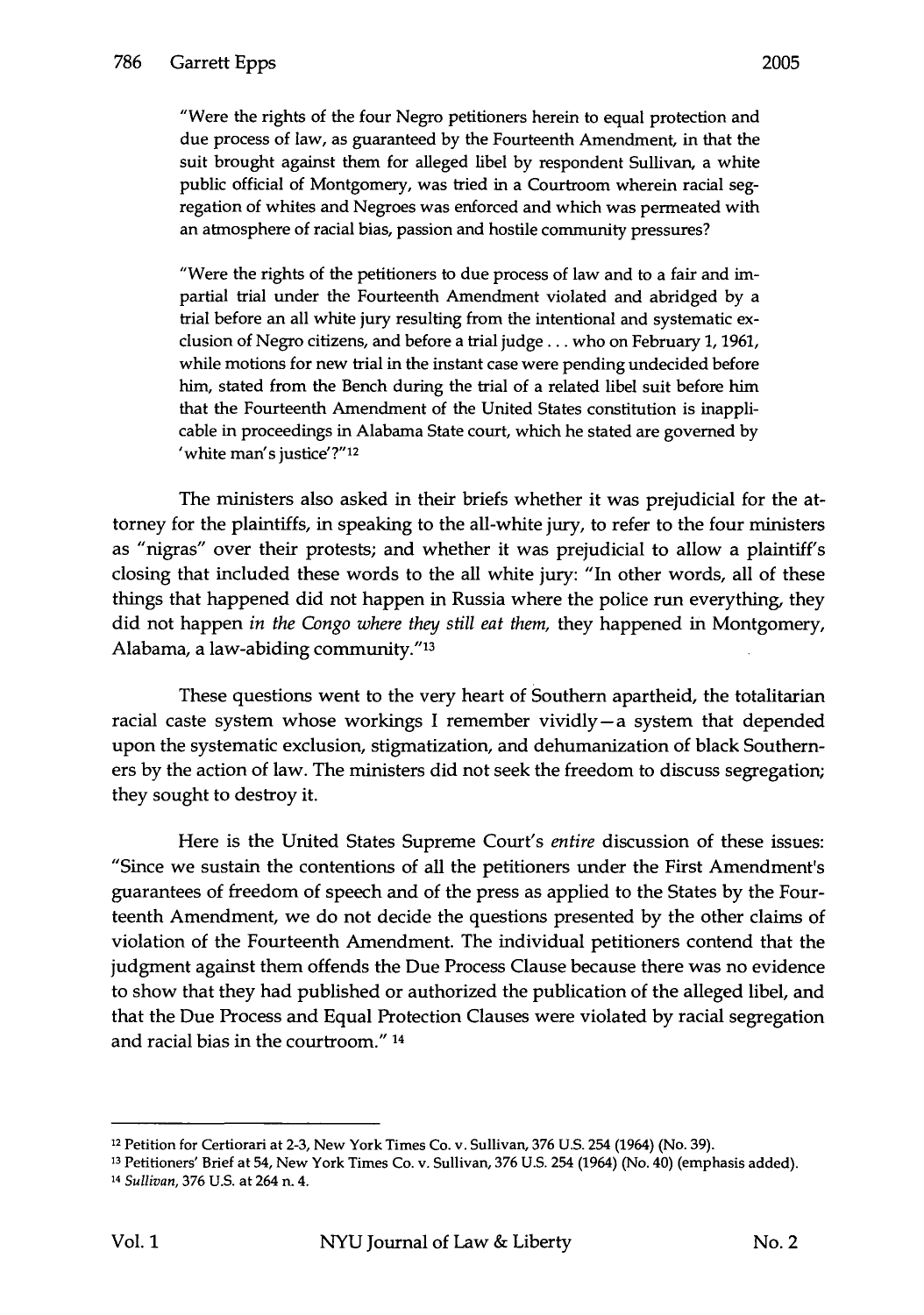To be sure, the Court had already held that courtroom segregation was unlawful. In *Johnson v. Virginia,15* it had said a year earlier: "it is no longer open to question that a State may not constitutionally require segregation of public facilities."16 That case established that a black American, *arrested* for peaceably refusing to sit in the area of the courtroom reserved for blacks, would be released by federal court order. But the petitioners were asking for something more radical- a holding that such racial segregation so tainted the atmosphere that defendants, even if they did not choose to risk beating or even death in jail for defying courtroom segregation, were denied a fair trial when subjected to judicial apartheid, no matter what the cause of action. And from the vantage point of 2004, I defy anyone to say that they were wrong.

Can it really be said with a straight face that the four ministers got their day in court before either the state or the federal courts?

Oh, to be sure, Abernathy and the others  $won$  – they got their property back. They have no *real* grounds for complaint.

And, to be sure, the Court had reasons for its reticence. Important reasons. Lawyer's reasons. Prudential reasons. Institutional limitations, procedural considerations, worries about federalism, concerns over the attitude of the executive branch, ripeness, mootness, justiciability - all the soothing words lawyers and judges use to blur transcendent moral and political issues were no doubt whispered in the Justices' ears. Perhaps the time was not right to consider such an explosive set of issues. Justice Brennan was constrained by the rule of five - the need to keep a majority behind him. There were many issues before the court. The country was tense. One had to proceed cautiously, the Court itself was divided. The black defendants' lawyers may not have preserved-or perhaps had not been allowed to preserve-these questions with crystal clarity.

But can we doubt that the four ministers nonetheless hungered for – and *sub specie eternitatis, deserved* - vindication on the issues they had identified?

To be sure, the national media did continue to report the civil rights story  $$ but for years after *Sullivan,* they were reporting on events in courtrooms where even the Bibles were segregated.

To be sure, the Court reached the right *result.* But isn't it curious that it relied on the Alien and Sedition Acts to reach that result, instead of the Fourteenth Amendment? I have spent the past three years studying the Fourteenth Amendment and I conclude that *Sullivan* concerned the precise evil the Amendment was framed to

<sup>15</sup> Johnson v. Virginia, 373 U.s. 61 (1963).

<sup>16</sup>*Id.* at 62.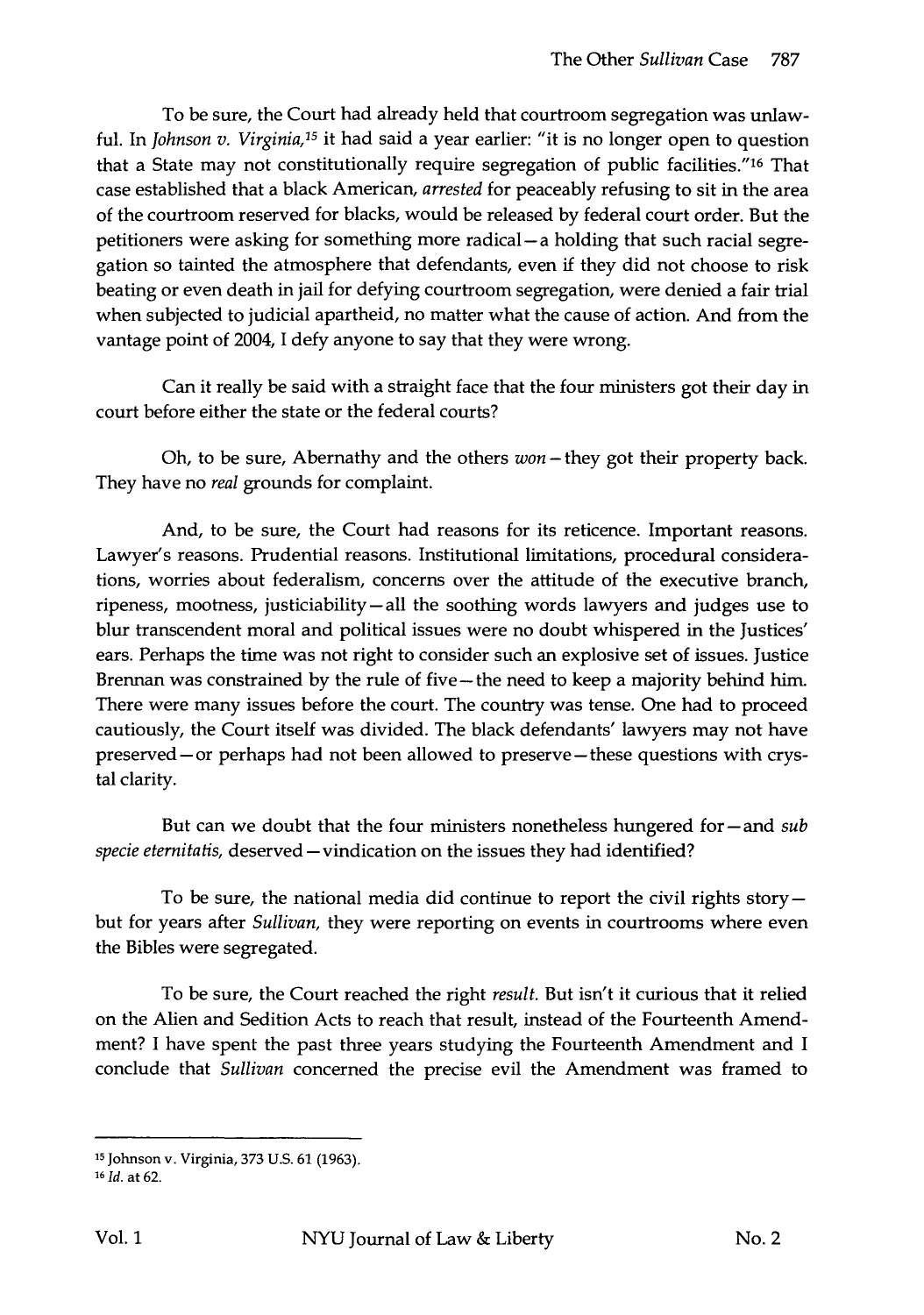avoid - a racial caste system entrenching itself by denying basic dignity and freedom of speech and press.

Isn't it worth wondering why the court invoked Jefferson-a slaveowner and an advocate of states' rights-as its authority for the application of the First Amendment against the states? Why, for example, did Brennan not quote John Bingham, an Abolitionist and the chief author of section 1 of the Fourteenth Amendment? John Bingham, bless his rock-ribbed Buckeye anti-slavery heart, viewed the struggle against Southern racial autocracy as part of God's plan for the perfection of American republicanism; Bingham viewed as the chief crime of the Slave Power its refusal to allow free speech that criticized its racial caste system; Bingham insisted that the Bill of Rights *must* be applied to the states; Bingham is chiefly responsible for the fact that it does so today. In his enmity toward Southern racial tyranny, Bingham was passionate, not cool; evangelical, not philosophical or temporizing like Jefferson. Bingham spoke a language far closer to that of King and Abernathy than to that of Hume and Locke. On the floor of the House in 1857, he told his colleagues that God's whole creation was watching the struggle for Southern freedom.

It is the high heaven of the nineteenth century. The whole heavens are filled with the light of a new and better day. Kings hold their power with a tremulous and unsteady hand. The bastil[IJes and dungeons of tyrants, those graves of human liberty, are giving up their dead ... the mighty heart of the world stands still, awaiting the resurrection of the nations, and that final triumph of the right, foretold in prophecy and invoked in song."

To be sure, something very like the resurrection of this nation did take place, piecemeal. Today throughout the region, even the courtroom bibles are desegregated. Black Americans had waited 100 years for that. Many generations had suffered and died without a shred of hope that help was on the way. The Court, to be sure, gave them help.

But when they read the *Sullivan* opinion, I wonder whether Abernathy, Lowery, Shuttlesworth and Seay felt that justice had rolled down like waters, and righteousness like a mighty stream.

To be sure, as we celebrate the anniversary of this decision that repudiated seditious libel, we have every reason to feel satisfied.

And as we-philosophers, lawyers, professors-invite the heirs of the four black defendants to join us in celebrating a case that *could have* dismantled courtroom segregation but for a variety of no doubt important reasons did not, I am sure they will graciously join in.

<sup>17</sup> ERVING BEAUREGARD, BINGHAM OF TIIE HILLS: POLITIOAN AND DIPLOMAT EXTRAORDINARY 35 (1989).